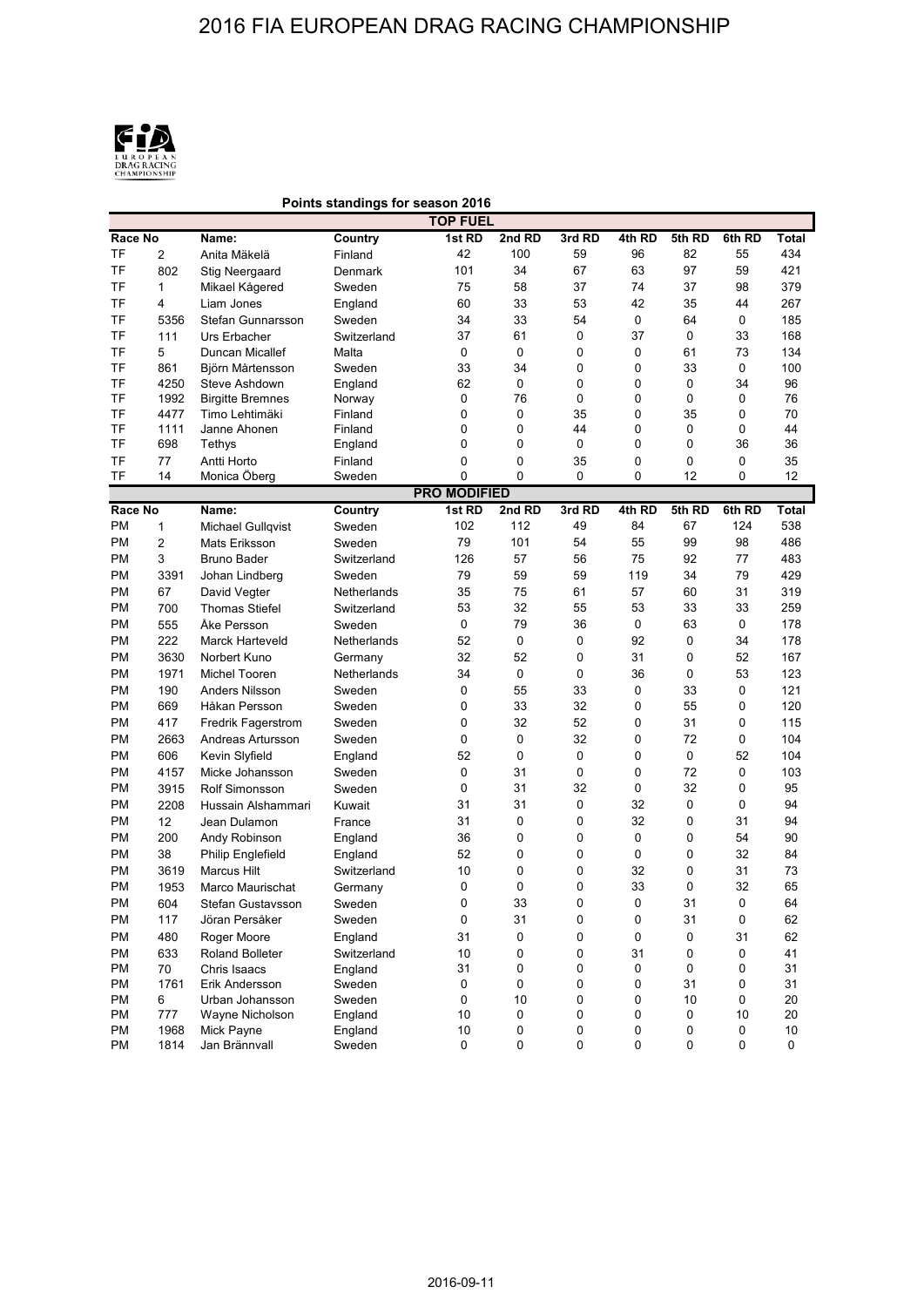## 2016 FIA EUROPEAN DRAG RACING CHAMPIONSHIP

| <b>PRO STOCK</b> |      |                         |         |          |          |          |          |        |              |       |
|------------------|------|-------------------------|---------|----------|----------|----------|----------|--------|--------------|-------|
| Race No          |      | Name:                   | Country | 1st RD   | 2nd RD   | 3rd RD   | 4th RD   | 5th RD | 6th RD       | Total |
| <b>PRO</b>       | 2    | Jimmy Alund             | Sweden  | 110      | 63       | 45       | 103      | 87     | 61           | 469   |
| <b>PRO</b>       | 86   | Bengt Ljungdahl         | Sweden  | 61       | 79       | 47       | 82       | 102    | 82           | 453   |
| <b>PRO</b>       | 4    | Magnus Petersson        | Sweden  | 39       | 96       | 34       | 34       | 33     | 39           | 275   |
| <b>PRO</b>       | 1    | Thomas Lindström        | Sweden  | 77       | 60       | 39       | $\Omega$ | 42     | 0            | 218   |
| <b>PRO</b>       | 4827 | Stefan Ernryd           | Sweden  | 34       | 33       | 12       | 34       | 56     | 36           | 205   |
| <b>PRO</b>       | 3    | Michael Malmgren        | Sweden  | 37       | 12       | 35       | 57       | 54     | 0            | 195   |
| <b>PRO</b>       | 6    | Simon Gustafsson        | Sweden  | $\Omega$ | 34       | 12       | 36       | 0      | $\Omega$     | 82    |
| <b>PRO</b>       | 6801 | Hannu Kalliomäki        | Finland | $\Omega$ | 12       | 33       | 0        | 33     | 0            | 78    |
| <b>PRO</b>       | 3144 | <b>Richard Sundblom</b> | Finland | $\Omega$ | $\Omega$ | 38       | 0        | 37     | $\Omega$     | 75    |
| <b>PRO</b>       | 5247 | Robin Noren             | Sweden  | $\Omega$ | 34       | 12       | 0        | 12     | 0            | 58    |
| <b>PRO</b>       | 895  | Jonas Broberg           | Sweden  | $\Omega$ | 33       | 12       | 0        | 12     | $\Omega$     | 57    |
| <b>PRO</b>       | 5055 | Sampsa Palos            | Finland | $\Omega$ | 0        | 33       | 0        | 12     | 0            | 45    |
| <b>PRO</b>       |      | <b>Christian Sagelv</b> | Sweden  | $\Omega$ | 0        | $\Omega$ | 0        | 12     | <sup>0</sup> | 12    |

| <b>TOP METHANOL FUNNY CAR</b> |                |                 |         |        |        |        |        |                  |        |       |
|-------------------------------|----------------|-----------------|---------|--------|--------|--------|--------|------------------|--------|-------|
| Race No                       |                | Name:           | Country | 1st RD | 2nd RD | 3rd RD | 4th RD | <b>RD</b><br>5th | 6th RD | Total |
| <b>TMFC</b>                   | 228            | Johnny Oksa     | Finland |        | 104    | 69     | 102    | 106              |        | 381   |
| TMFC                          | 230            | Ari Pietilä     | Finland | 0      | 35     | 63     | 83     | 86               |        | 267   |
| TMFC                          | $\overline{2}$ | Leif Andreasson | Sweden  | 0      | 56     | 0      | 34     | 35               | 0      | 125   |
| TMFC                          | 157            | Mikael Larsson  | Sweden  | 0      | 59     | 0      | 0      | 61               |        | 120   |
| TMFC 5                        |                | Jürgen Nagel    | Germany | 0      | 38     | 0      | 57     | 0                |        | 95    |
| TMFC                          | - 4            | Danny Bellio    | Belgium |        | 0      | 0      | 36     | 36               |        | 72    |

| TOP METHANOL DRAGSTER |      |                  |             |        |        |        |        |        |        |       |
|-----------------------|------|------------------|-------------|--------|--------|--------|--------|--------|--------|-------|
| Race No               |      | Name:            | Country     | 1st RD | 2nd RD | 3rd RD | 4th RD | 5th RD | 6th RD | Total |
| TMD                   | 3    | Jonny Lagg       | Sweden      | 78     | 41     | 0      | 39     | 73     | 38     | 269   |
| TMD                   | 3    | Timo Habermann   | Germany     | 0      | 0      | 0      | 104    | 0      | 81     | 185   |
| TMD                   | 5    | Dennis Habermann | Germany     | 0      | 0      | 0      | 59     | 0      | 102    | 161   |
| <b>TMD</b>            | 377  | Chris Polidano   | Malta       | 64     | 67     | 0      | 0      | 0      | 0      | 131   |
| <b>TMD</b>            | 3077 | Rod Harrison     | England     | 41     | 0      | 0      | 36     | 0      | 34     | 111   |
| TMD                   | 4    | Dave Wilson      | England     | 47     | 0      | 0      | 0      | 0      | 57     | 104   |
| <b>TMD</b>            | 1111 | Jndia Erbacher   | Switzerland | 0      | 0      | 0      | 54     | 0      | 34     | 88    |
|                       |      |                  |             |        |        |        |        |        |        |       |